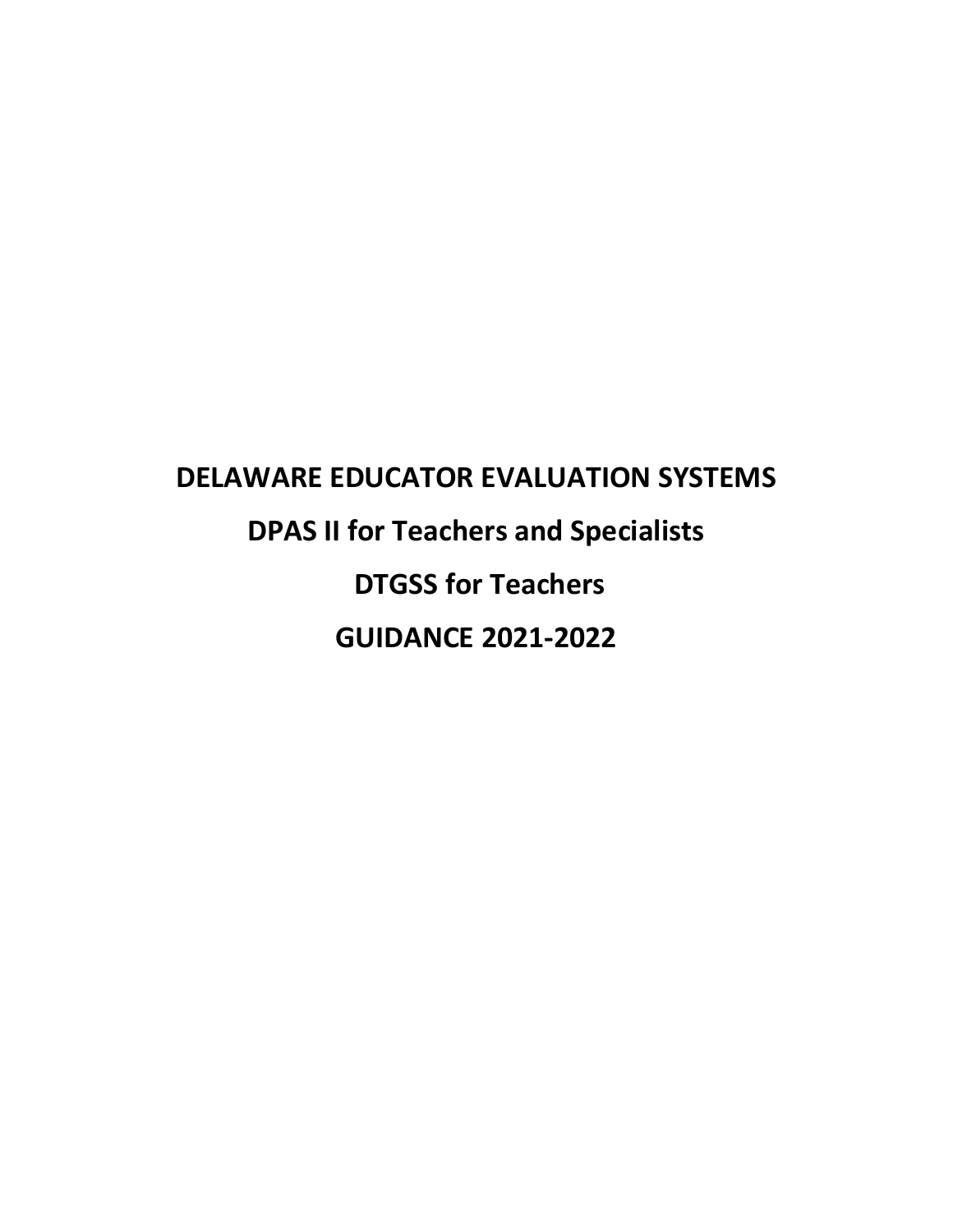# **DPAS-II FOR TEACHERS AND SPECIALISTS**

The following guidance is for managing the DPAS II System for Teachers and Specialists for the 2021- 2022 school year. DDOE recognizes that the 2021-2022 school year began with a new instructional/learning environment for most educators and students in Delaware. The challenges educators face during this school year to adapt to the return to school require – more than ever – support and coaching; therefore, actionable feedback will continue to be a critical component of educators' growth and development. Coaching and support encourage relationship building, student engagement in learning, and standards-aligned curriculum implementation.

#### **What does the observation and feedback cycle look like for 2021-2022?**

The observation and feedback cycle established in response to HS 1 for HB 291 shall include the following:

- An initial goal-setting process
- Observations
	- $\circ$  Experienced teachers/specialists shall receive a minimum of one (1) announced or unannounced observation within the observation and feedback cycle.
	- $\circ$  Novice teachers/specialists shall receive a minimum of two (2) announced or unannounced observations within the observation and feedback cycle.
- An end-of-year spring/summative evaluation conference between the educator and evaluator

## **What are the requirements for classroom observations?**

- Experienced Educators
	- $\circ$  A minimum of one (1) announced or unannounced 30-minute observation
	- o Total observation time must total 30 minutes:
		- May vary observations in length and extend over multiply sessions (i.e., two  $(2)$ ) 15-minute observations; three (3) 10-minute observations)
- Novice Educators
	- $\circ$  A minimum of two (2) observations The first observation must be announced.
	- o Total observation time must total 60 minutes:
		- May vary observations in length and extend over multiply sessions (i.e., two (2) 30-minute observations; three (3) 20-minute observations)

#### **Will all educators receive a summative evaluation rating in 2021-2022?**

- Yes. Evidence collected and feedback provided during observations shall be used as part of the evaluation cycle and to assign a summative rating for the *2021-2022* school year.
- An educator's Summative Evaluation in DPAS shall be documented on the Verification Form. The Verification Form shall replace the Summative Evaluation Form. Summative documentation on the Verification Form shall be *required* for *all* educators **in 2021-2022**.
- Documentation on the Verification Form for educators being evaluated using DPAS shall include the following: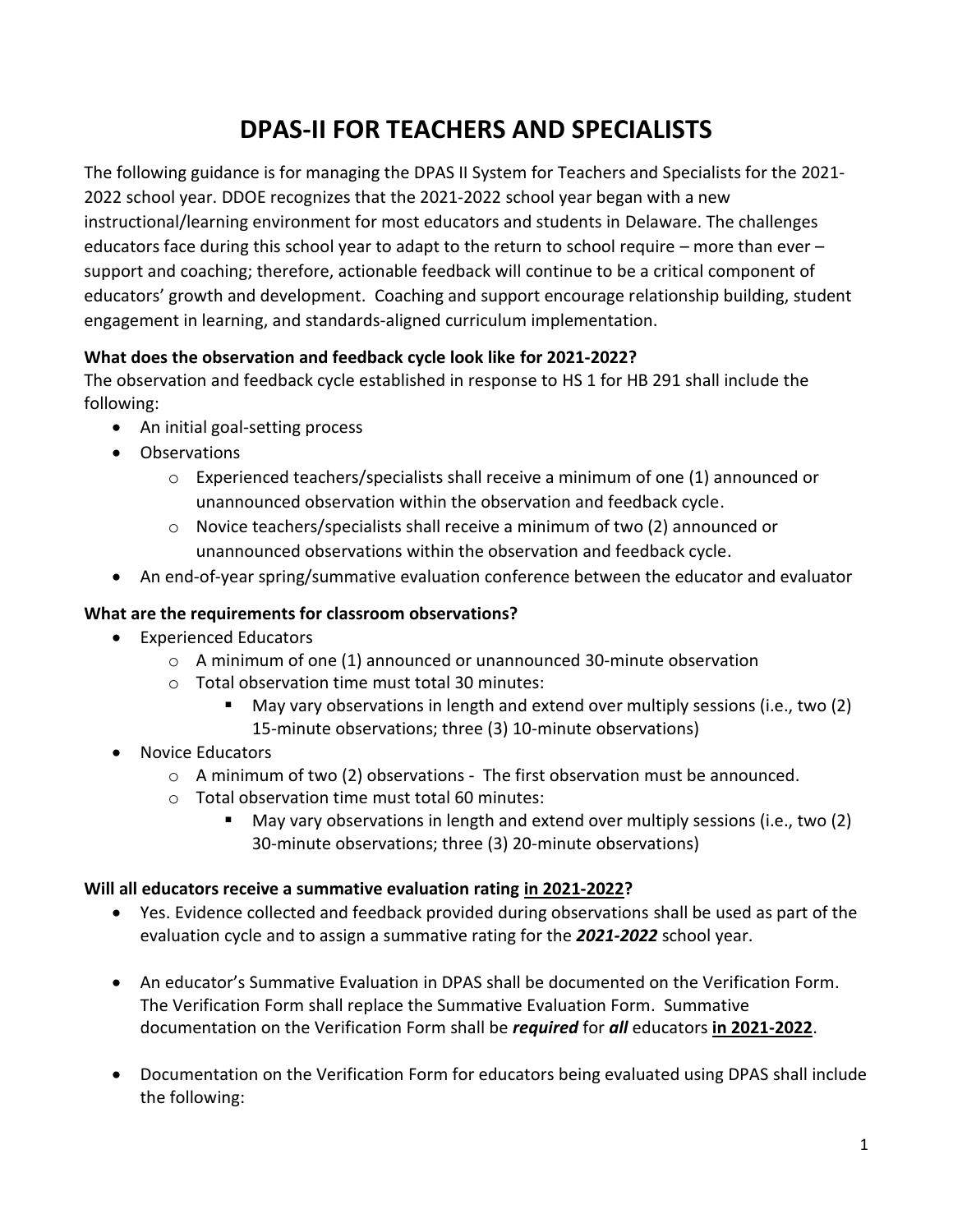- o Component and Criteria level ratings
- $\circ$  Any narrative language related to recommendations or commendations on the educator's performance
- The Summative Evaluation rating on the Verification Form will be determined using the sum of all five Components, in accordance with the following chart. Each of the five components will be weighted equally.

| <b>Component Rating</b> | <b>Point Value</b>      |
|-------------------------|-------------------------|
| 19 or 20 points         | <b>Highly Effective</b> |
| 14-18 points            | Effective               |
| 9-13 points             | Needs Improvement       |
| 5-8 points              | Ineffective             |

## **Will the Student Improvement Component (CV) be required this year as part of the Summative rating?**

Yes, however, the DDOE recognizes that complications have impacted the educator evaluation process (DPAS II and DTGSS) due to COVID-19 (isolation, quarantine, school closing, etc.). Local Education Agencies should urge evaluators and teachers/specialists to work collaboratively to re-evaluate student improvement goals and measures. When considering the best data available to measure progress towards the identified goals, flexibility should be used. Examples could include:

- Classroom formative and summative assessments
- Common assessments
- Student work samples

Neither evaluators nor educators are required to rewrite goals to make the necessary changes. Rather they should document the agreed-upon changes on the verification form (DPAS II).

## **What forms will educators be required to complete?**

- Teachers/Specialists **must** initiate and complete the following forms:
	- o The Component Five (goal setting) Forms: Measures Selection, Measures Target, Measures Rating
- Evaluators must initiate and complete the following forms:
	- o Observation Form(s)
	- o Verification Form

#### **What criteria will be used for observations?**

- For teachers, the following criteria shall be used:
	- o 1b, 1d, 1e, 2a, 2c, 3a, 3d, 3e, 4a, 4b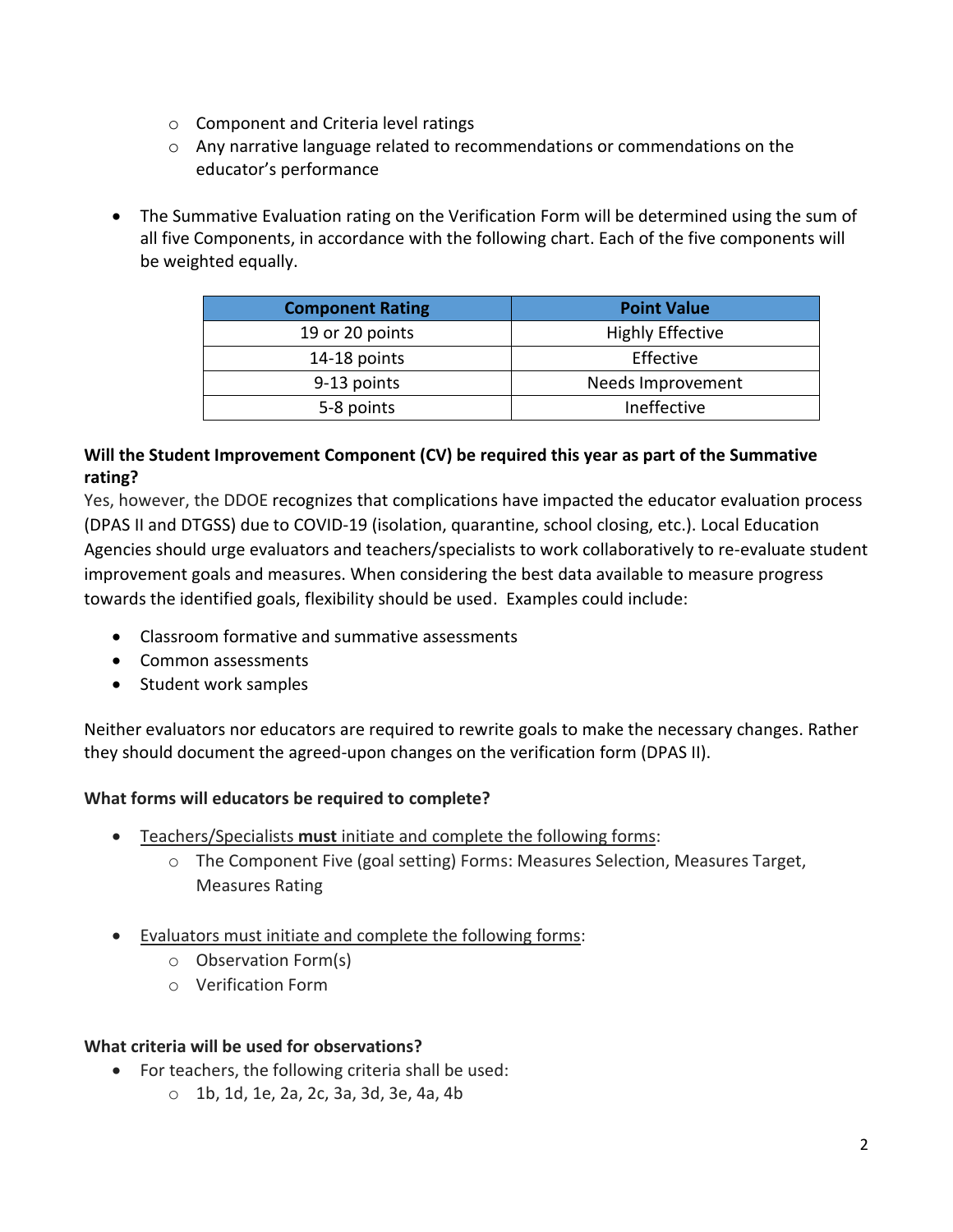- For specialists, the following criteria shall be used:
	- o 1a, 1d, 1e, 2a, 2d, 3c, 3d, 3e, 4a, 4b

Additional guidance for DPAS will be provided this summer for the 2022-2023 school year.

For questions specific to DPAS for Teachers or Specialists, contact Angela Socorso at [Angela.Socorso@doe.k12.de.us](mailto:Angela.Socorso@doe.k12.de.us)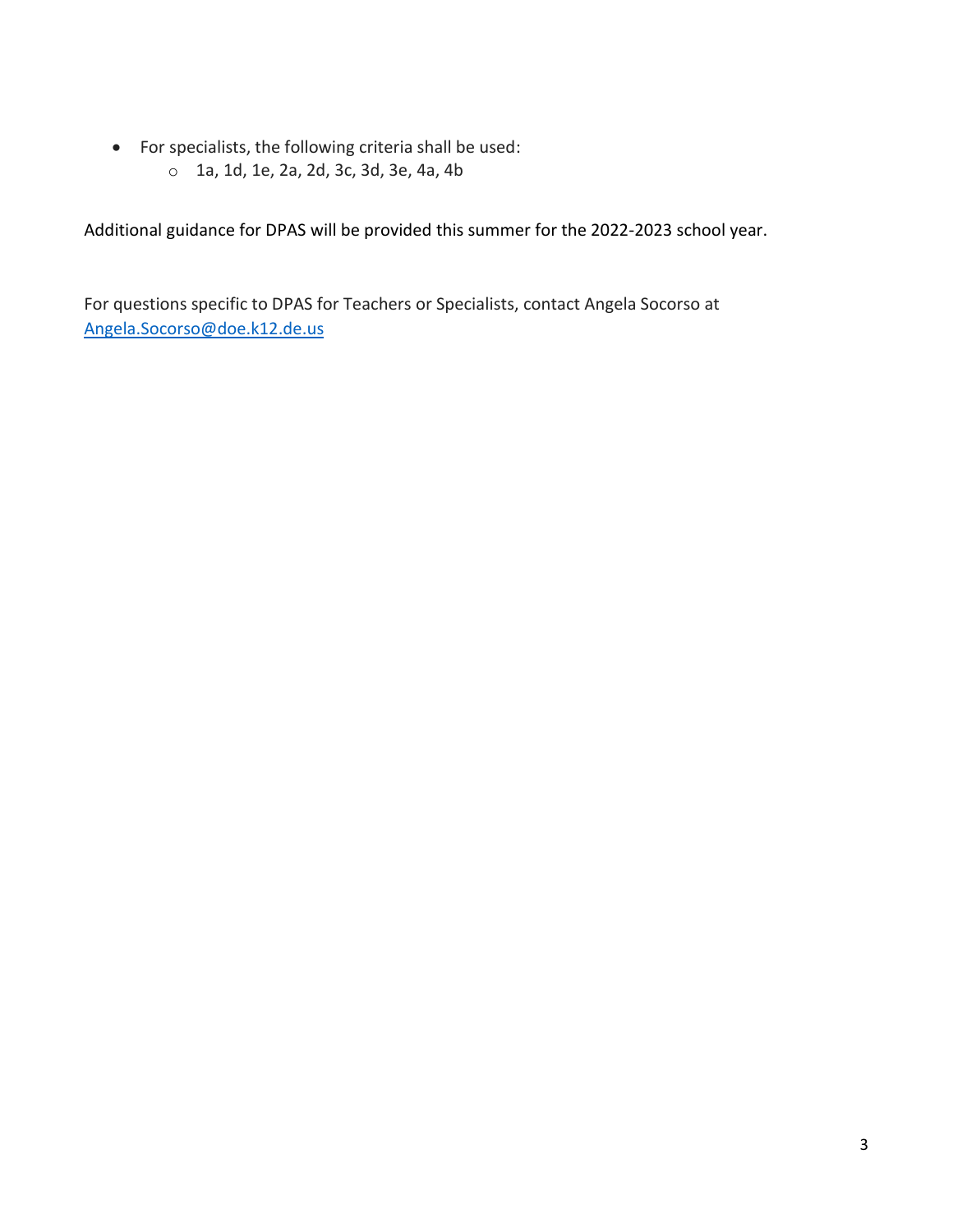# **Delaware Teacher Growth and Support System**

The following guidance is for the pilot implementation of the Delaware Teacher Growth and Support System (DTGSS) for the 2021-2022 school year. DDOE recognizes that this school year began with a new instructional/learning environment for most educators and students in Delaware. The challenges educators face during this school year to adapt to the return to school require – more than ever – support and coaching; therefore, actionable feedback will continue to be a critical component of teachers' growth and development. The system modifications outlined below will allow teachers to receive ongoing feedback to support his/her growth and development in instructional practices, which is fundamental to the theory of action upon which the DTGSS was built.

For the 2021-2022 school year only:

- All teachers shall receive a minimum of three observations.
- There will be no mid-year conference. Instead, evaluators and teachers should be discussing progress towards the teacher's established professional growth goals and student improvement goals during each post observation conference.
- Teachers who are not on track to meet his/her established professional growth goals shall have a mid-year conference with his/her evaluator.
- Teachers seeking to revise his/her established professional growth goals mid-year shall have a mid-year conference with his/her evaluator.
- All teachers shall have a spring (summative) conference, at which time the evaluator shall discuss growth and evidence collected throughout the school year. At this time, the teacher shall receive ratings in all three Performance Areas and nine indicators in the framework.
- Evaluators shall continue to provide ongoing coaching and support related to DTGSS and continue to support reflection on data related to the teacher's professional growth goals and student improvement goals.
- The DDOE recognizes that complications have impacted the educator evaluation process (DPAS II and DTGSS) due to COVID-19 (isolation, quarantine, school closing, etc.). Local Education Agencies should urge evaluators and teachers to work collaboratively to re-evaluate student improvement goals and measures. Flexibility should be used when considering the best data available to measure progress towards the identified goals. Examples could include:
	- Classroom formative and summative assessments
	- Common assessments
	- Student work samples

Neither evaluators nor teachers are required to rewrite goals to make the necessary changes, instead, they should document the agreed-upon changes on the summative evaluation form (DTGSS) under the "additional feedback/comments" section.